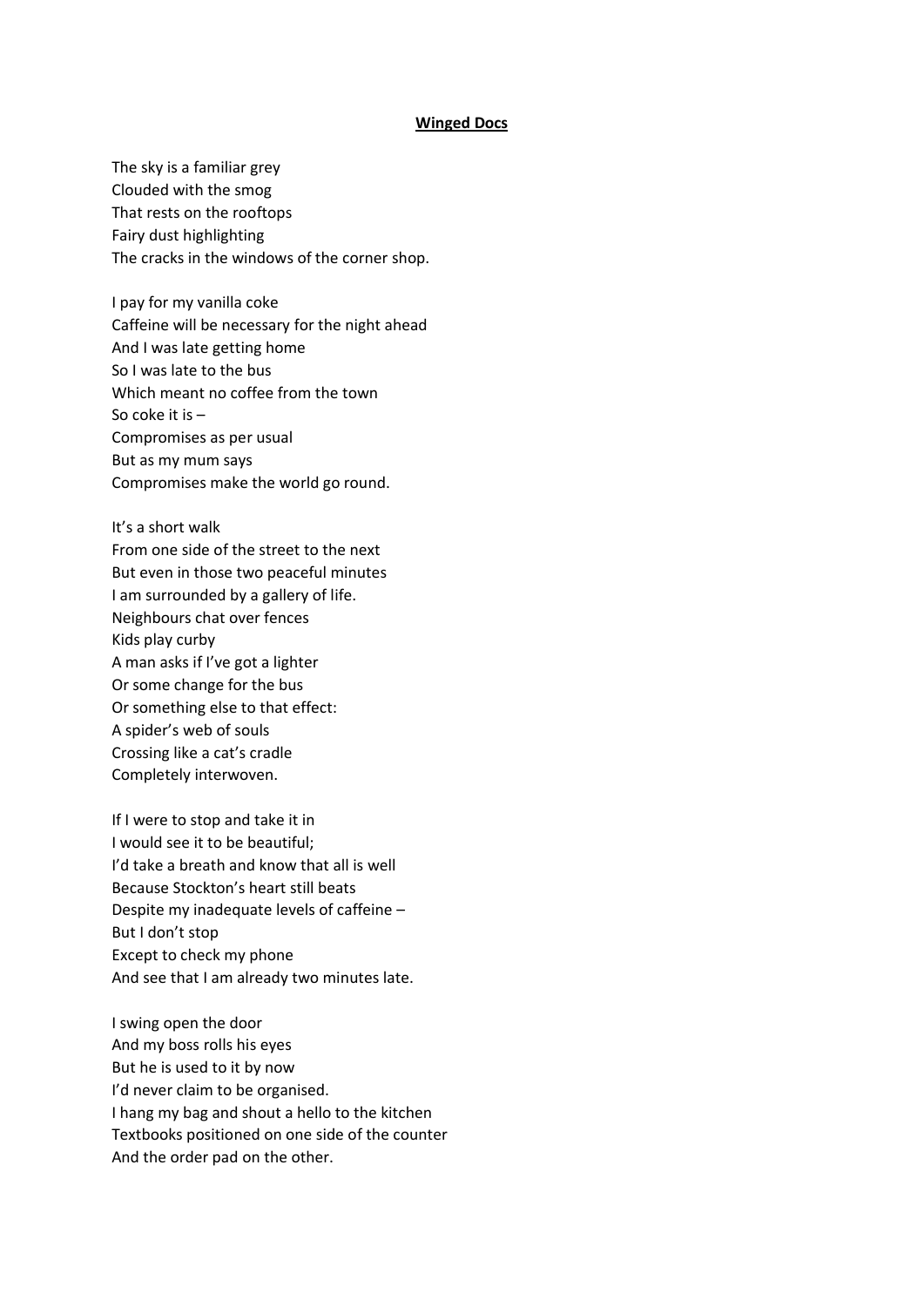Then for the next five hours I camp in my corner Briefly interrupted by the lives of customers Both separate and intertwined with my own The boarded-up windows are as normal to me As the painted glass in the college library But the comments I get on my 'posh' accent When I'm taking these orders at work, And the subtle switch in energy When I say I'd like to work for the BBC, Tell me that the men in the same uniform as my dad Don't see me as connected – I dropped my dad's Durham lilt When my mates said he spoke 'spesh' But now I sound weird to my family Stuck in No Man's Land Cast out by each trench.

I'm interrupted by the buzz of the door; I put down my school pen And pick up the order pen – They both have exactly the same ink But it would just seem odd to me If I wrote 'FR' for fried rice With my old Parker. It's like it's sacred to me: I've realised that I cling to it subconsciously Like a ticket Or a key.

This first woman orders 55 – Sweet and Sour Pork The next 45 – Chicken Fried Rice Then it's a study of Cameron's foreign policy Or German verb conjugation And a combination dish A quick catch-up about Sandra's kids Notes on Blanche's tragic downfall A convo about the fish tank Another phone call.

The driver arrives Armed with a new Facebook post And delivery bags she forgot to return My boss comes out with tea for a chat Before rush hour arrives.

And the night goes on in this way: Customers, conversation, Chow Mein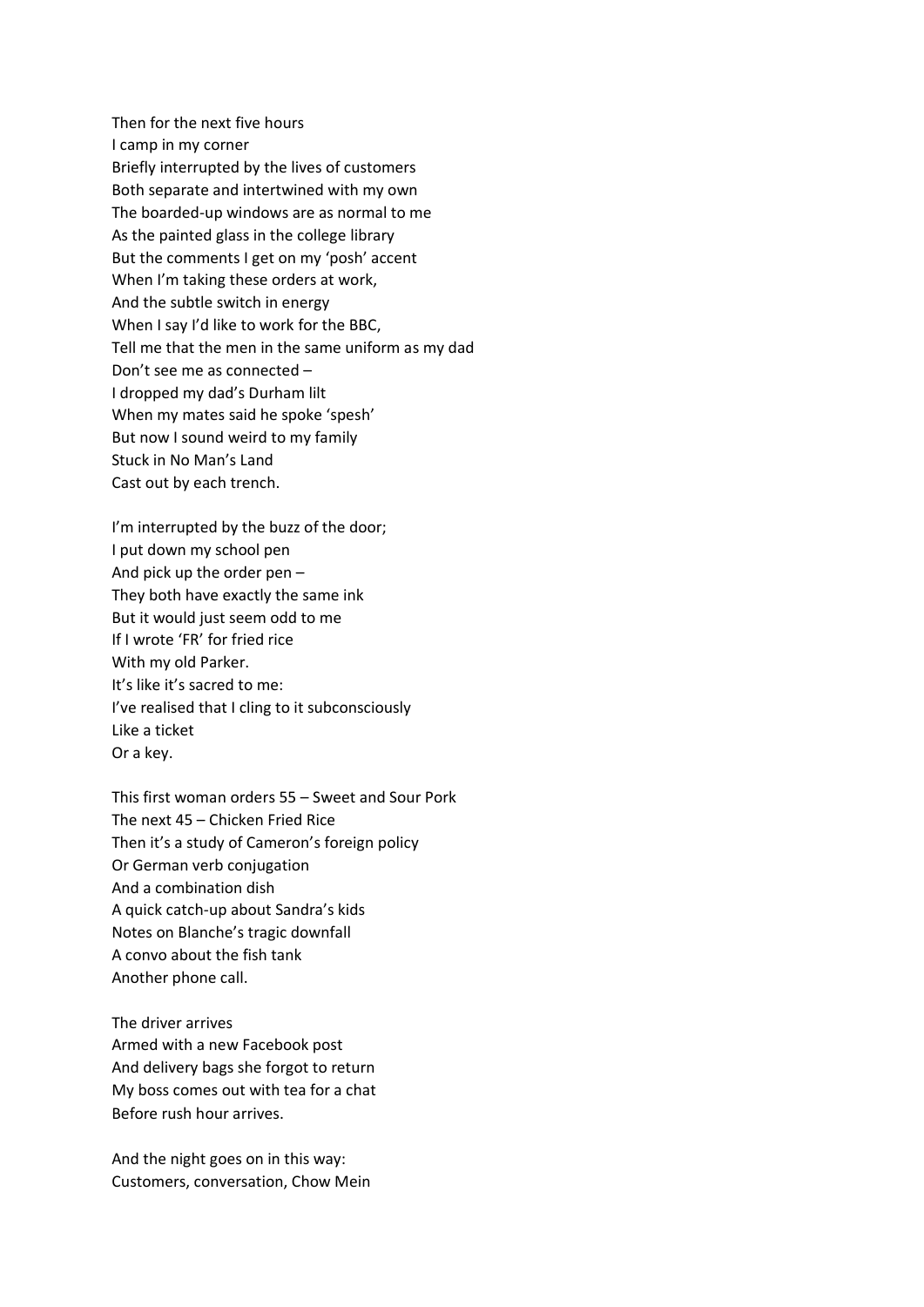A flurry of deliveries and orders A rush of people and food Sparks of brief connection Over a central human tradition.

"You won't remember," he says – An elder around the town fire Fables from the past so the youth won't forget Reading from the menu as if it's a quest Refusing to wear his glasses Like his wife says The coal dust of his craft freckles his face Black constellations on tanned leather skin He asks whether I knew the girl I'd replaced "She was lovely," he says with a smile. "She was Indian? Or maybe Muslim?"

"What have you got there?" she asks I cross the last 't' on my politics essay She wants to know where I'm going after I've passed Hopefully uni, but definitely away Good on me for getting out, she says She talks of this town as if it's a trap: A TS postcode wrapped around her wrists Council house curtains used as a gag Her foundation is thick, but I still spot the bruise "I look forward to seeing you out there on the news!"

"Another Friday night shift?" I ask Nine fifteen pm on the dot She's armoured in scrubs and a smile Hair falling outof a top knot Hardworking and kind In the uniquely Northern way She stares at the fish tank for a bit Then after she pays She slumps on the bench: "Twelve hour shifts for the past three days."

"Are you married yet?" he says, eyebrows raised, That's apparently what he is always asked 'Gypsy' is what I've heard him called My boss tells me to be cautious of him: He has scammed before and he might again But he seems canny, he's chatty One of the only lads here that actually looks happy He smiles at everyone as they walk in And it's nice to see, for once, a smile that's genuine "My Ferrari's outside," he smirks. "I'll see you again."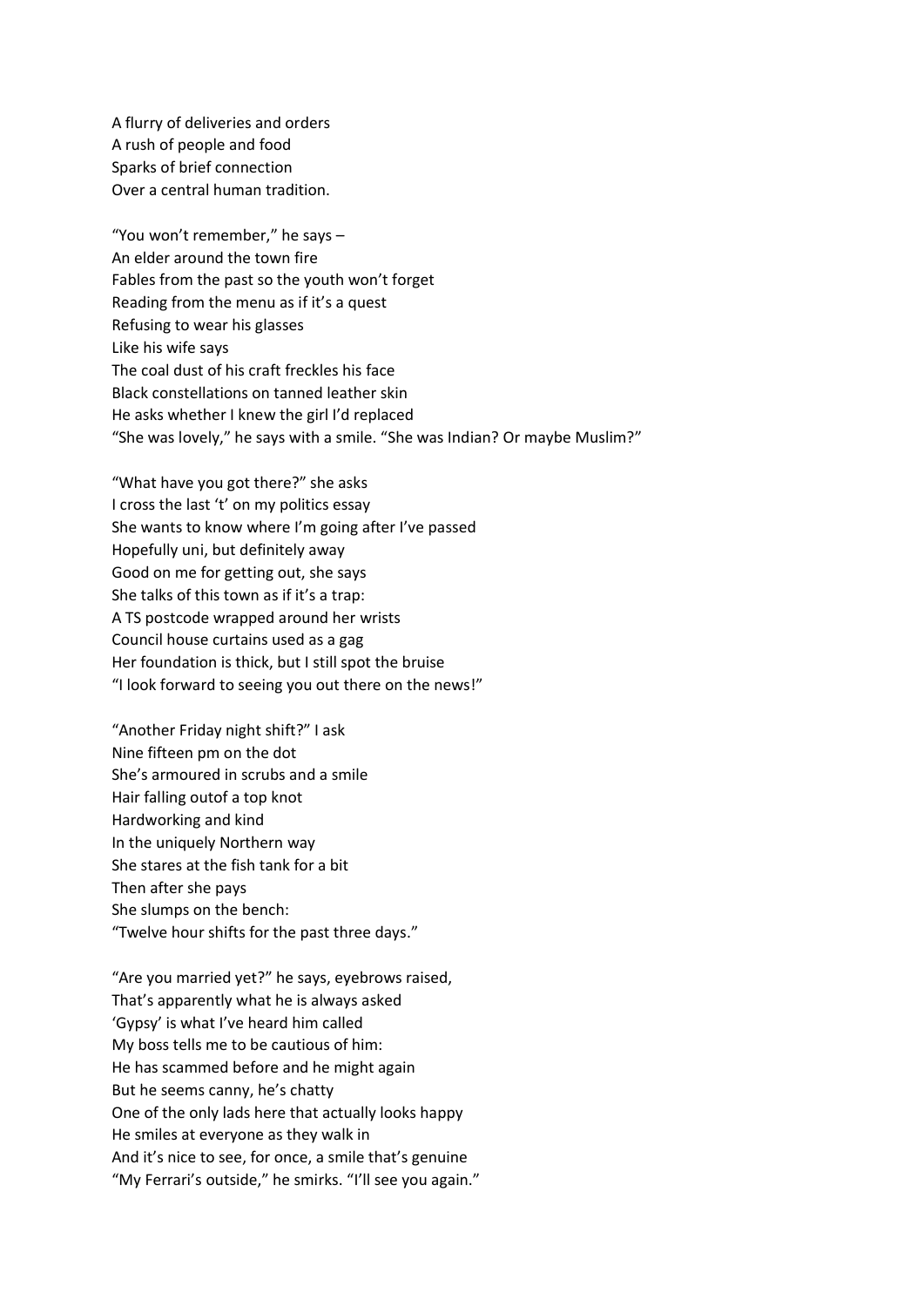We're nearing the end of the night My German essay is almost done A man stumbles in His face is all bruised His speech kind of slurred Except not with the usual manner of a drunk He winces as he mumbles that he's homeless Laying his life story out on the counter I try to weave it into a new code Alan Turing cracking the Enigma Of how to explain this man's request for free chips To my boss Through my nervous rambling In his second language.

Eventually the battle is won: The man walks away without starving Dunkirk across the channel of the corridor A fight against poverty Won by civilian intervention In what is supposedly the government's war.

I feel like an ancient messenger sometimes My Docs squeak on the tiles of the passageway As I run to deliver requests and replies From the counter to the kitchen A bridge between two lives The second coming of Hermes Interweaving stories To ensure the world turns smoothly So nobody screams my ear off If they get the wrong kind of curry.

The routine goes on Kids running past screaming racist chants Shouts of ''Ew, Corona!'' Or ''Do you eat dog?'' I've heard them so many times by now That I have a catalogue of retorts stored in my brain That I can't use because sarcasm to customers would lose me my job.

But for every ignorant kid There's an old woman calling them "hooligan youths" And for every angry blonde woman in my face There's a reassuring conversation about the news For every misguided comment about my boss's race There's a life behind that ignorance: